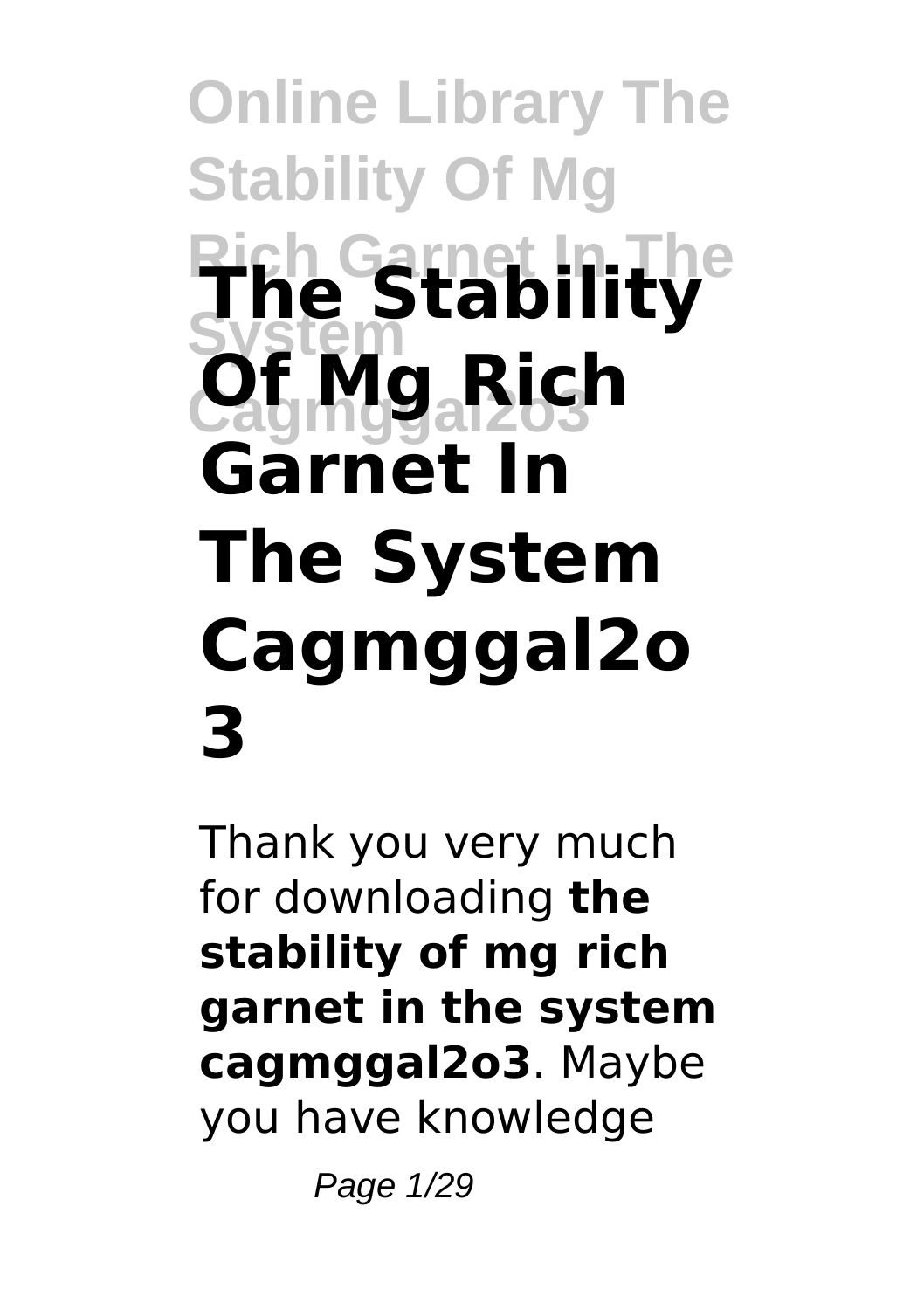**Online Library The Stability Of Mg** that, people have look<sup>e</sup> **System** numerous times for **Cagmggal2o3** this the stability of mg their favorite books like rich garnet in the system cagmggal2o3, but end up in harmful downloads.

Rather than enjoying a good book with a cup of tea in the afternoon, instead they are facing with some harmful bugs inside their laptop.

the stability of mg rich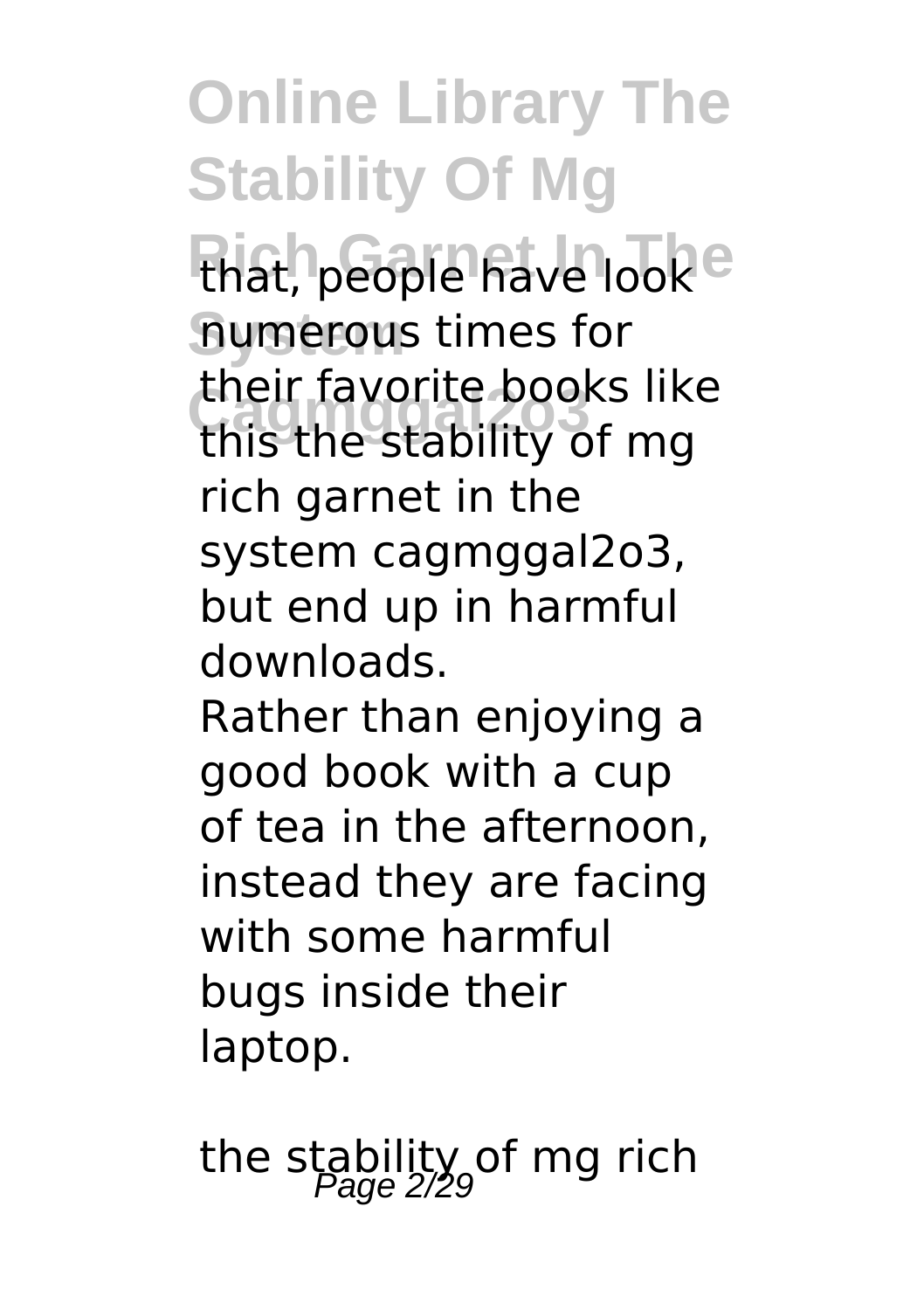**Online Library The Stability Of Mg** Barnet in the system he **System** cagmggal2o3 is available in our bod<br>collection an online available in our book access to it is set as public so you can get it instantly.

Our book servers saves in multiple countries, allowing you to get the most less latency time to download any of our books like this one. Kindly say, the the stability of mg rich garnet in the system cagmggal2o3 is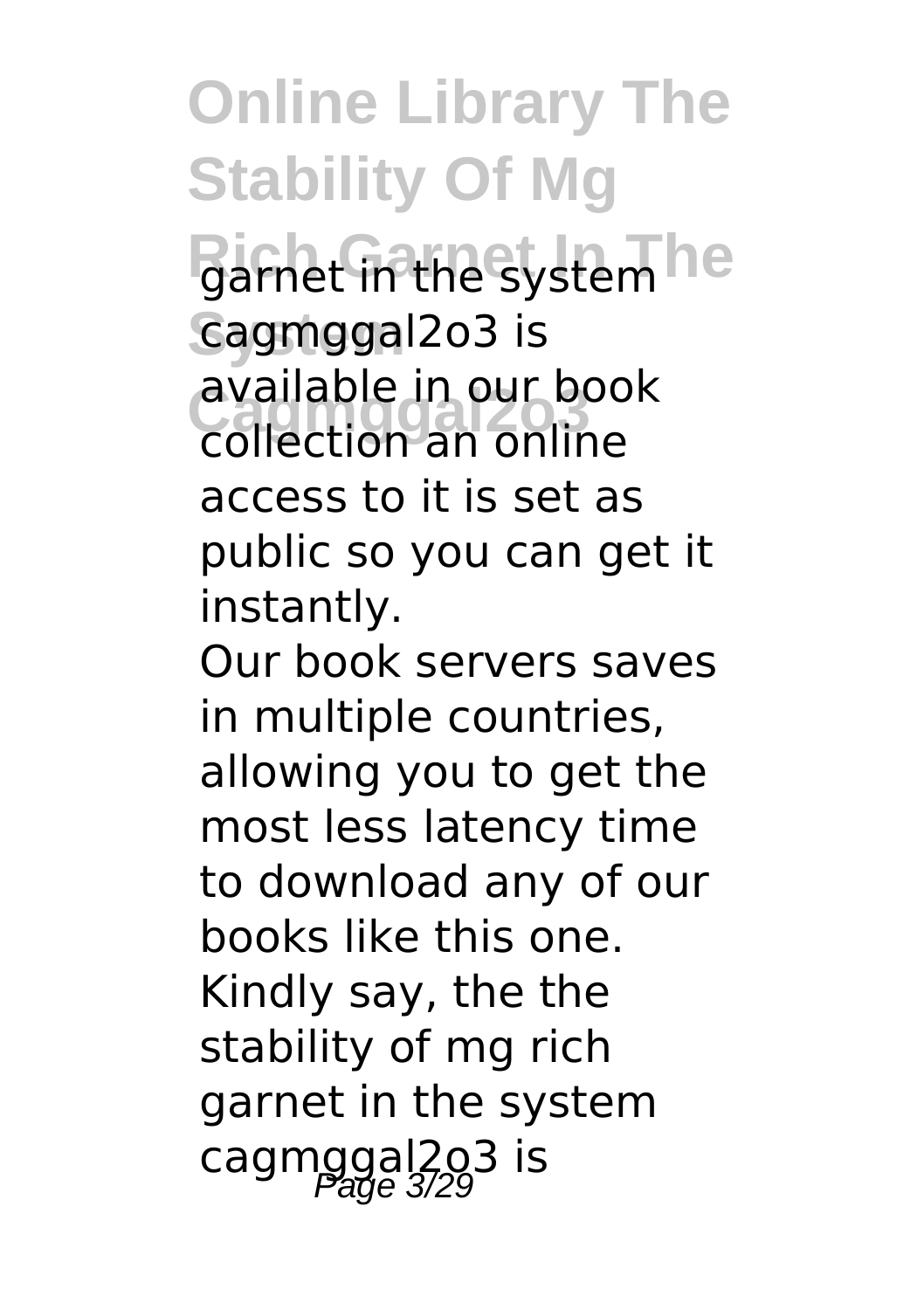**Online Library The Stability Of Mg Riniversally compatible**<sup>e</sup> with any devices to **Cagmggal2o3** read

If you have an internet connection, simply go to BookYards and download educational documents, eBooks, information and content that is freely available to all. The web page is pretty simple where you can either publish books, download eBooks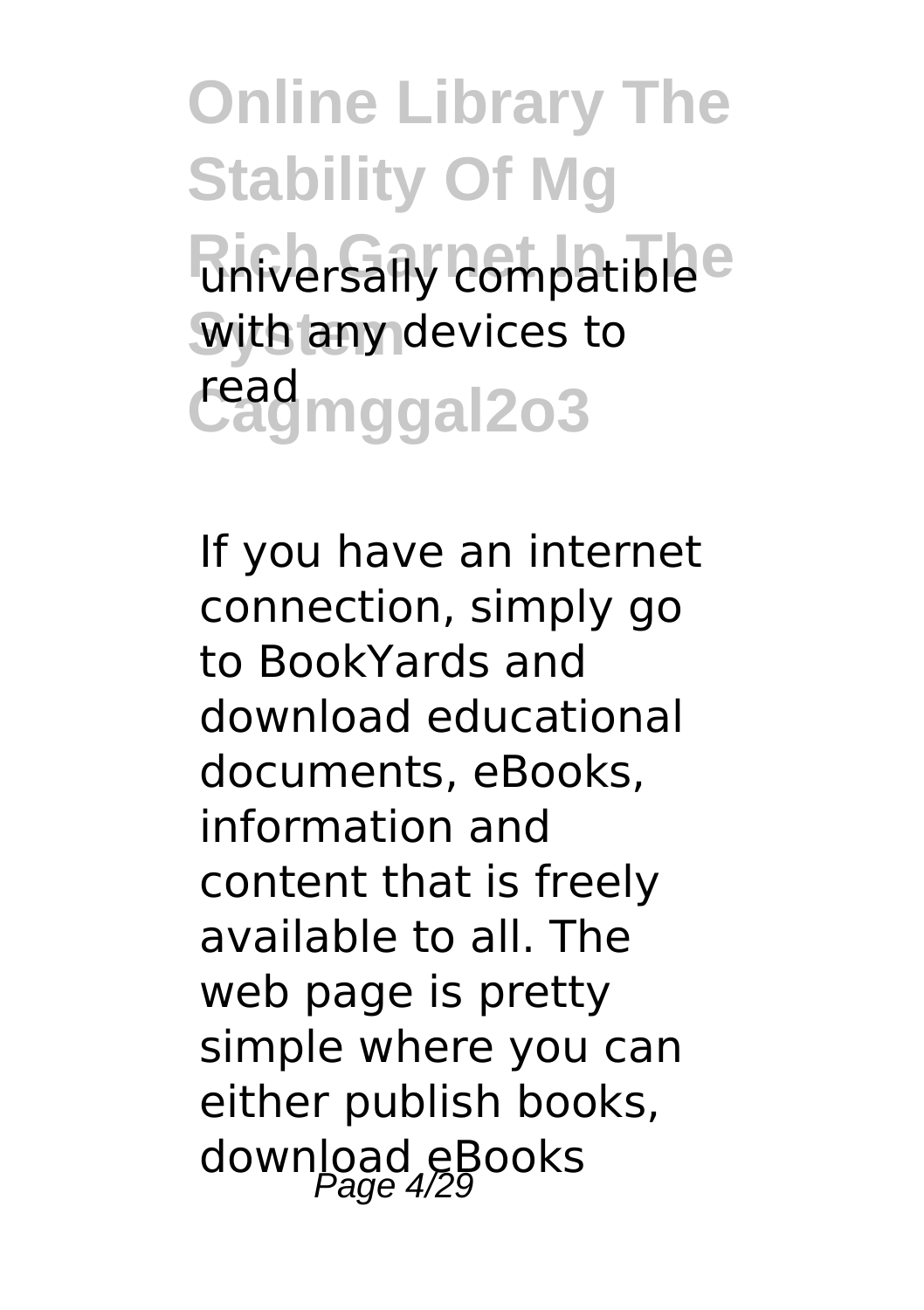**Online Library The Stability Of Mg Bised Garnet In The System** authors/categories or **Cagmggal2o3** also have the option to share links for free. You donate, download the iBook app and visit the educational links.

## **Stability of Ferropericlase in the Lower Mantle | Science** The occurrence of actinolite in magnetite deposits of possible magmatic origin has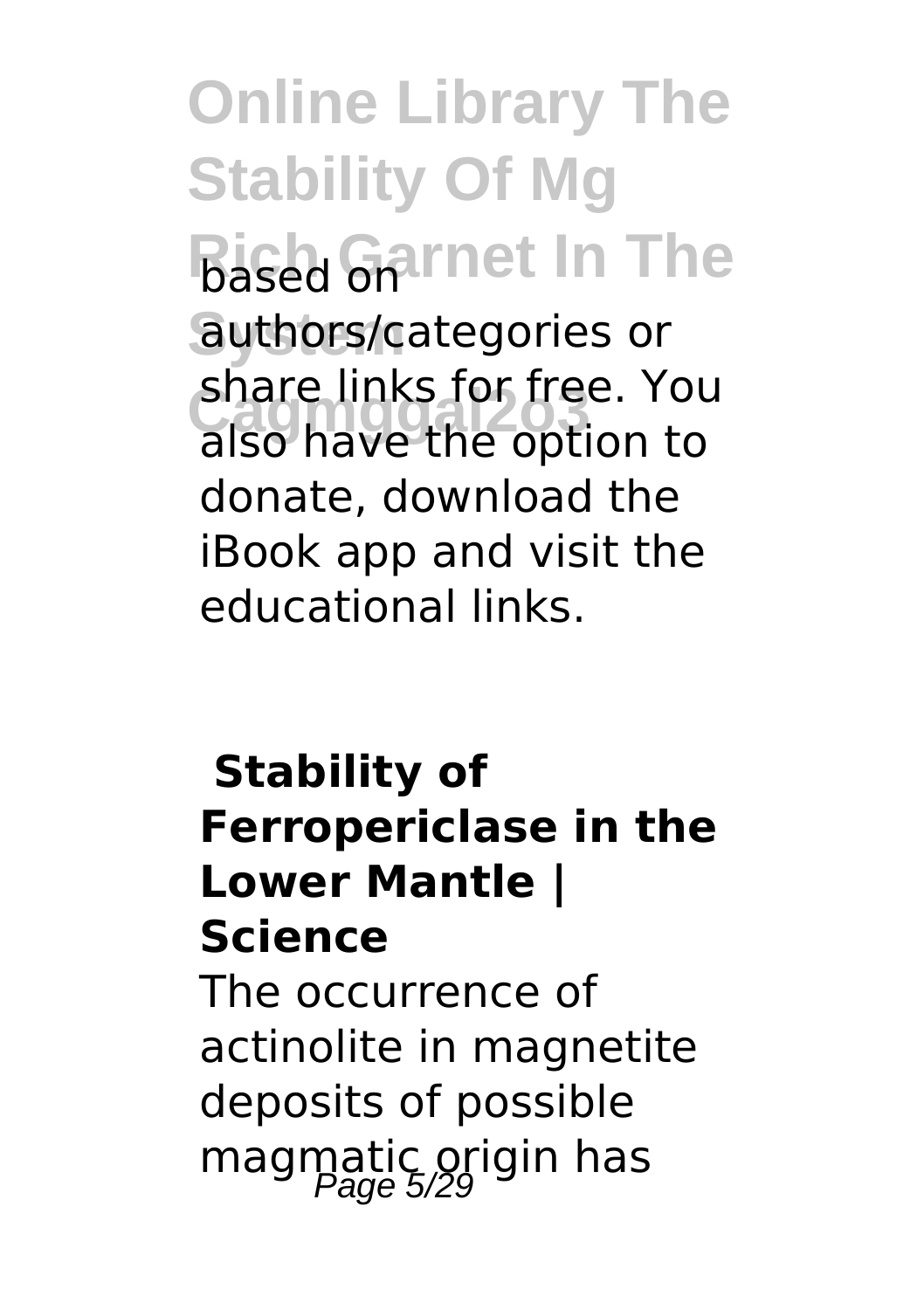**Online Library The Stability Of Mg Rich Garnet In The** prompted an experimental **Cagmggal2o3** upper thermal stability investigation of the of Mg-rich actinolite to determine how the ...

## **Experimental Investigation of the Upper Thermal Stability ...** Magnesiowüstite [(Mg,Fe)O] is the second most abundant mineral of Earth's lower mantle. Understanding its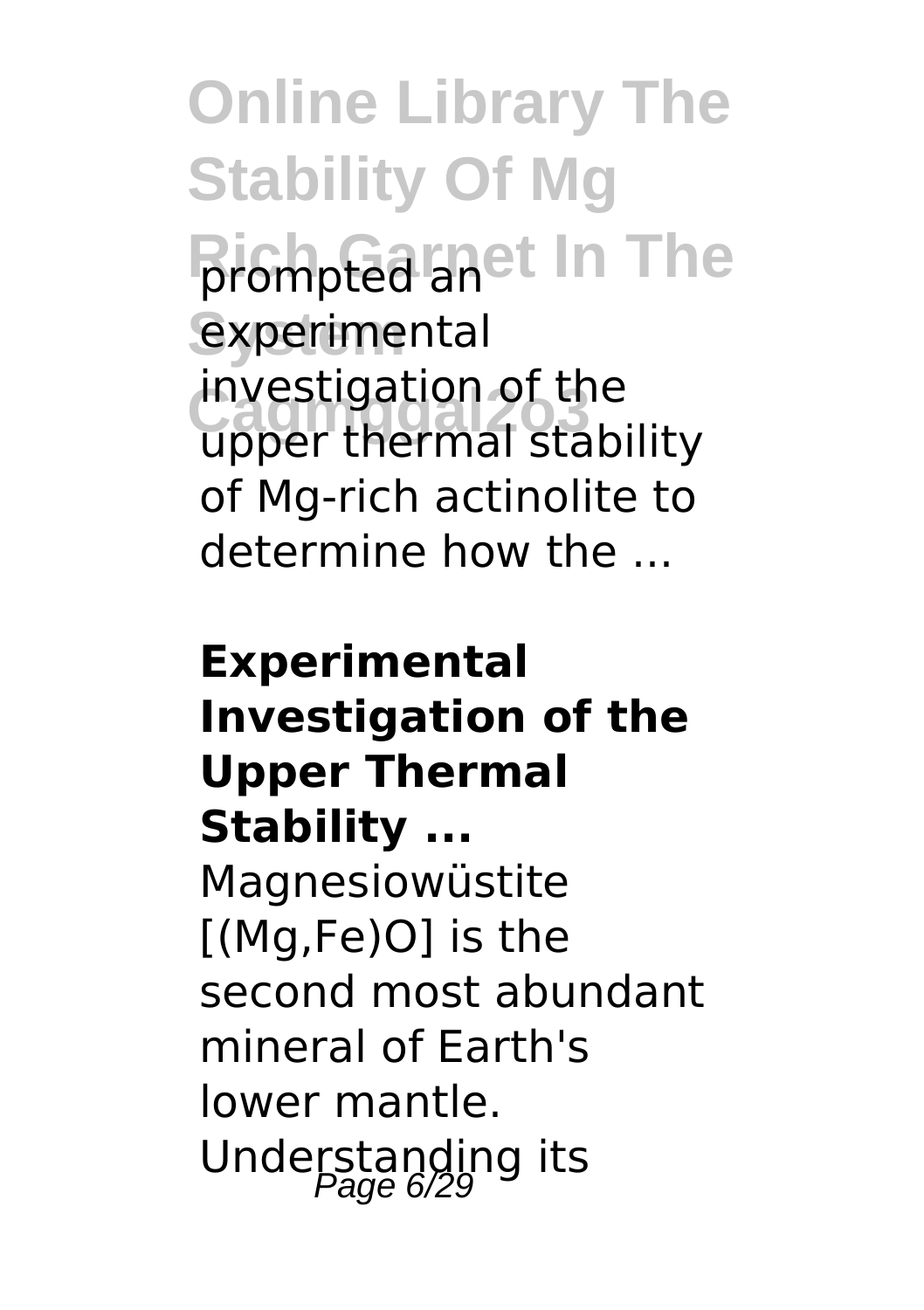**Online Library The Stability Of Mg Rtability under lower he mantle conditions is Cagmggal2o3** the physical and crucial for interpreting chemical properties of the whole Earth. Previous studies in an externally heated diamond anvil cell suggested that magnesiowüstites decompose into two components, Fe-rich and Mg-rich magnesiowüstites at ...

## **Stability of phase D**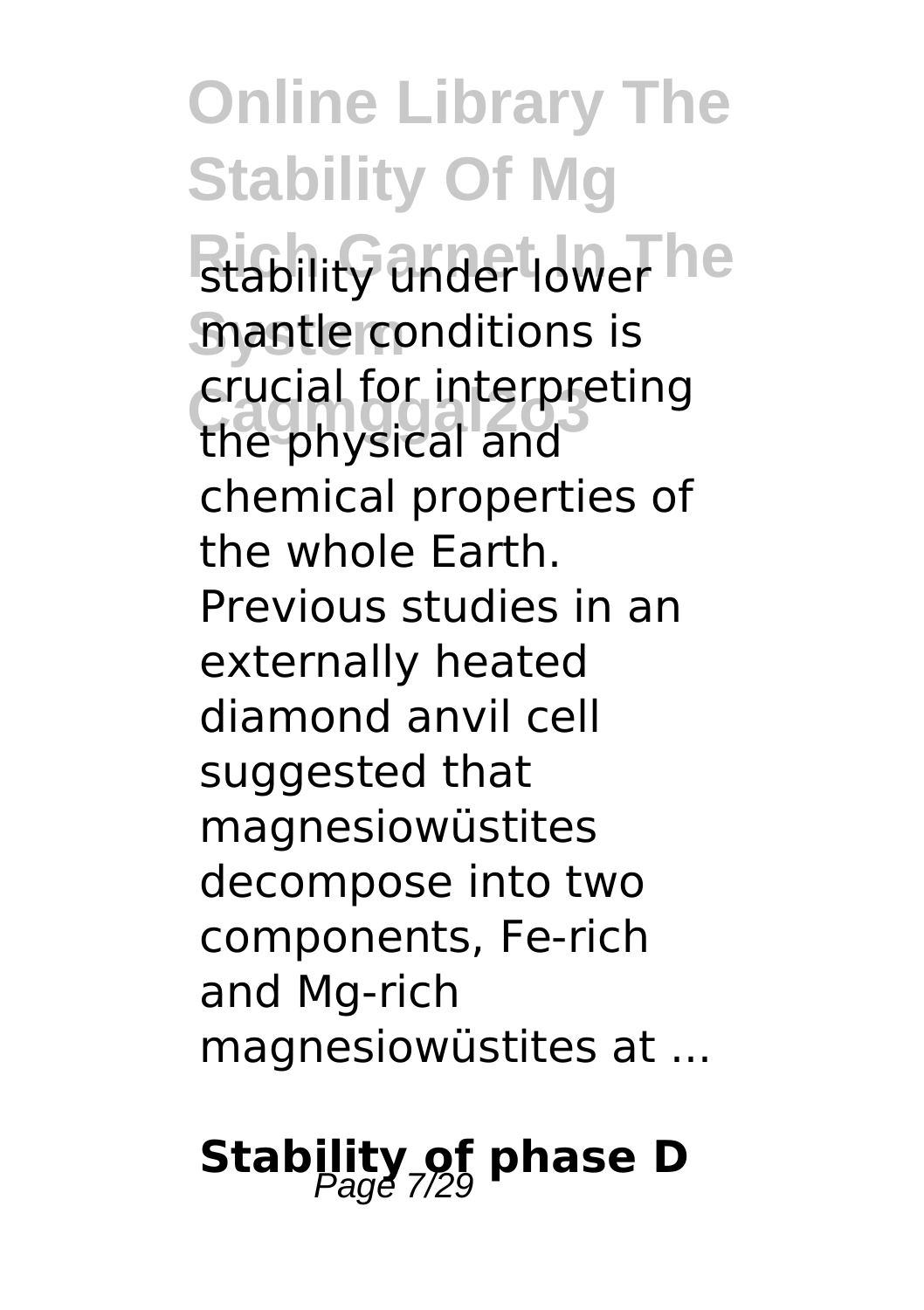**Online Library The Stability Of Mg Rich Garnet In The at high pressure and System high temperature** We have heated<br>ferronariclases ferropericlases (Mg0.60Fe0.40)O and (Mg0.50Fe0.50)O to temperatures of 1000 kelvin at pressures of 86 gigapascals, simulating the stability of the solid solution at physical conditions relevant to Earth's lower mantle. The in situ x-ray study of the externally heated samples in a Mao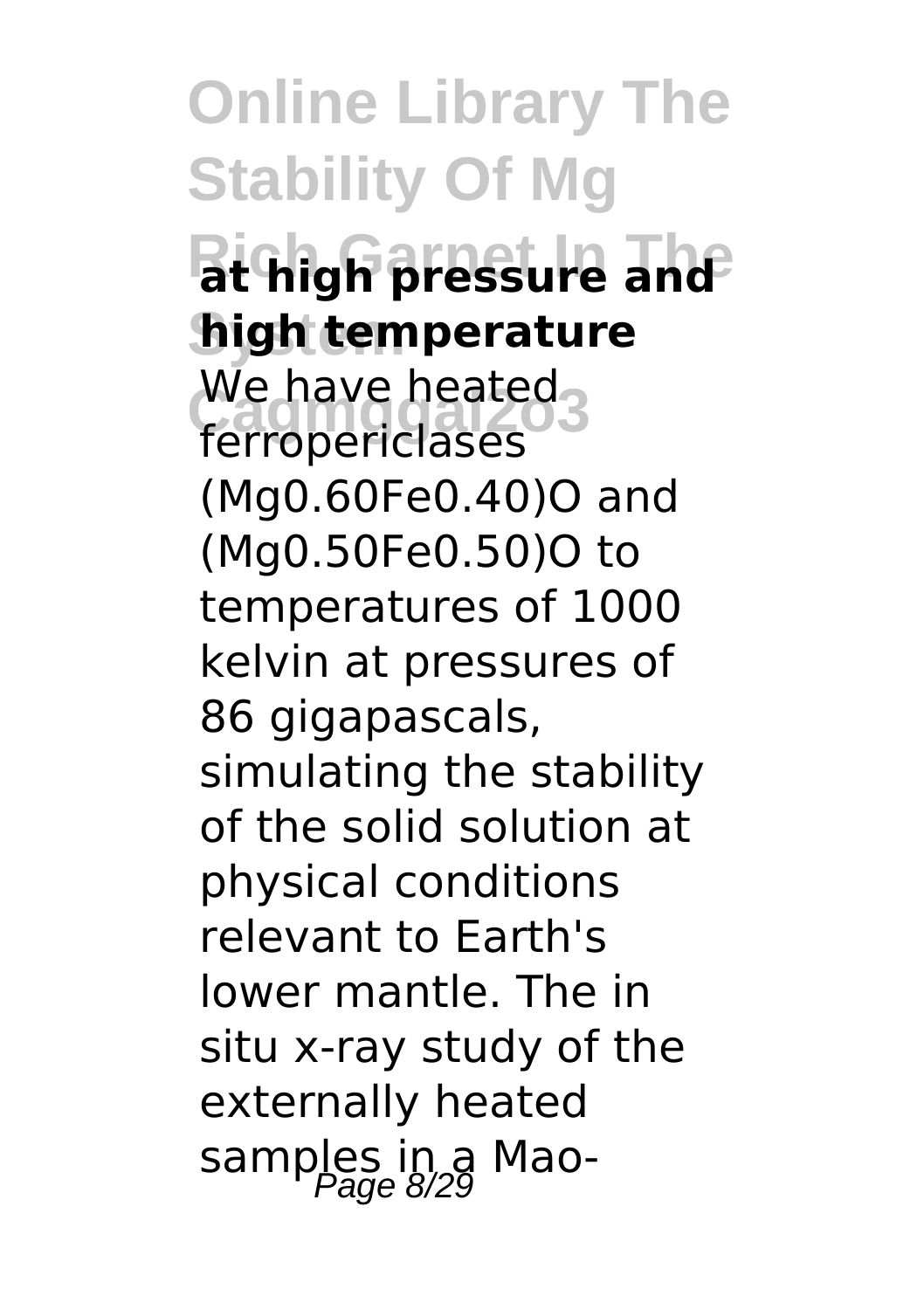**Online Library The Stability Of Mg Bell-type diamond The System** anvil cell shows that refropericiase ind<br>dissociate into ferropericlase may magnesium-rich and ...

### **Structure and stability of high pressure synthesized Mg–TM**

**...** When heated with excess (Fe, Ni) monosulfide and graphite in a sealed silica glass tube at 1200°C, Mg-rich olivine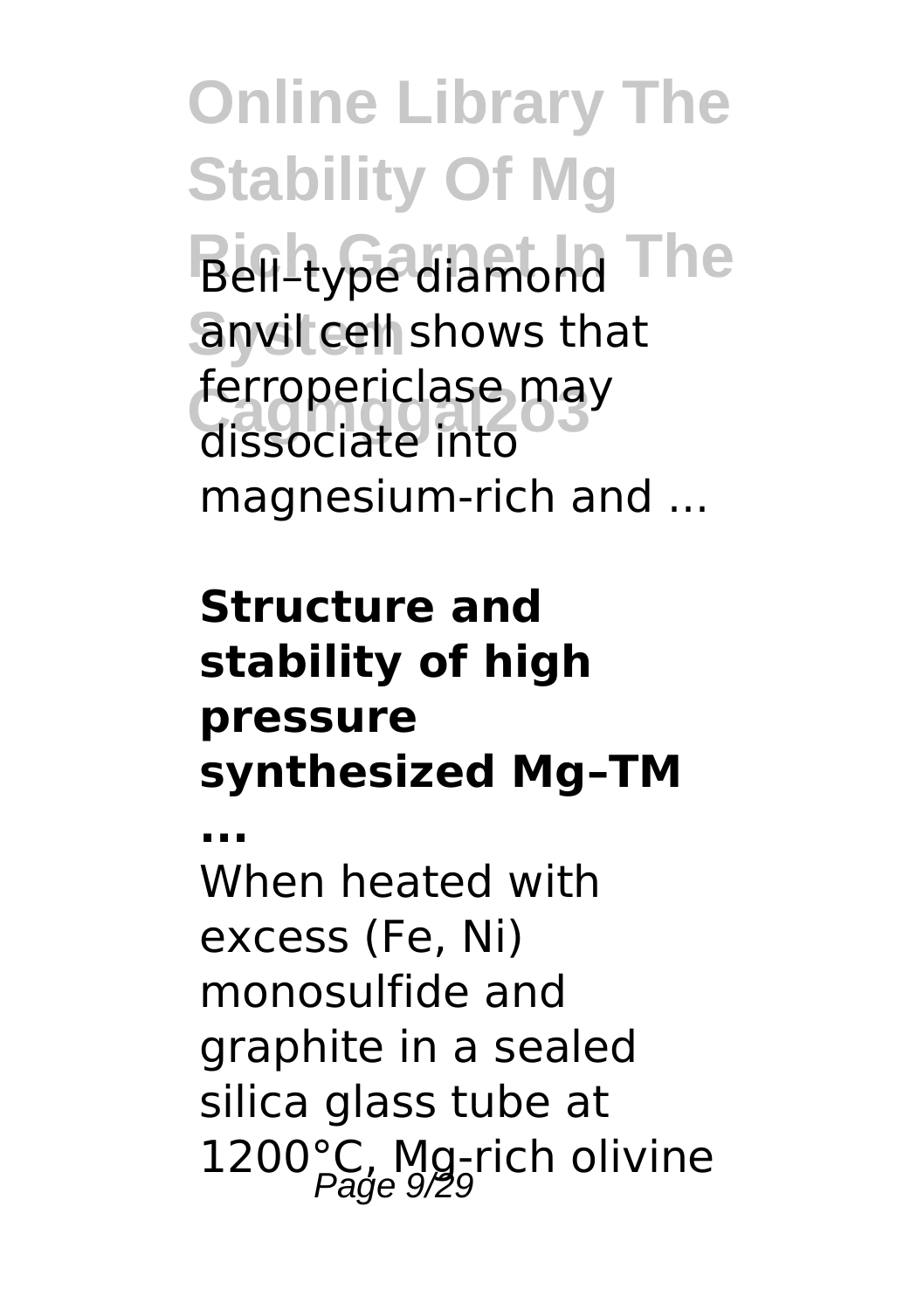**Online Library The Stability Of Mg** (Fo90) is sulfidized to **System** niningerite [(Mg, Fe)S] **Cagmggal2o3** the reaction: Mg 2 SiO and clinoenstatite by  $4 + 1/25$  2 + C =  $MqSiO$  3 + MgS + CO. Minor amounts of (Fe, Ni) suicides and silicon Sulfides are also produced.

## **The stability of Mgrich garnet in the system CaGMgGAl2O3 ...** A series of hydrogen rich Mg  $6 - 7$  TMH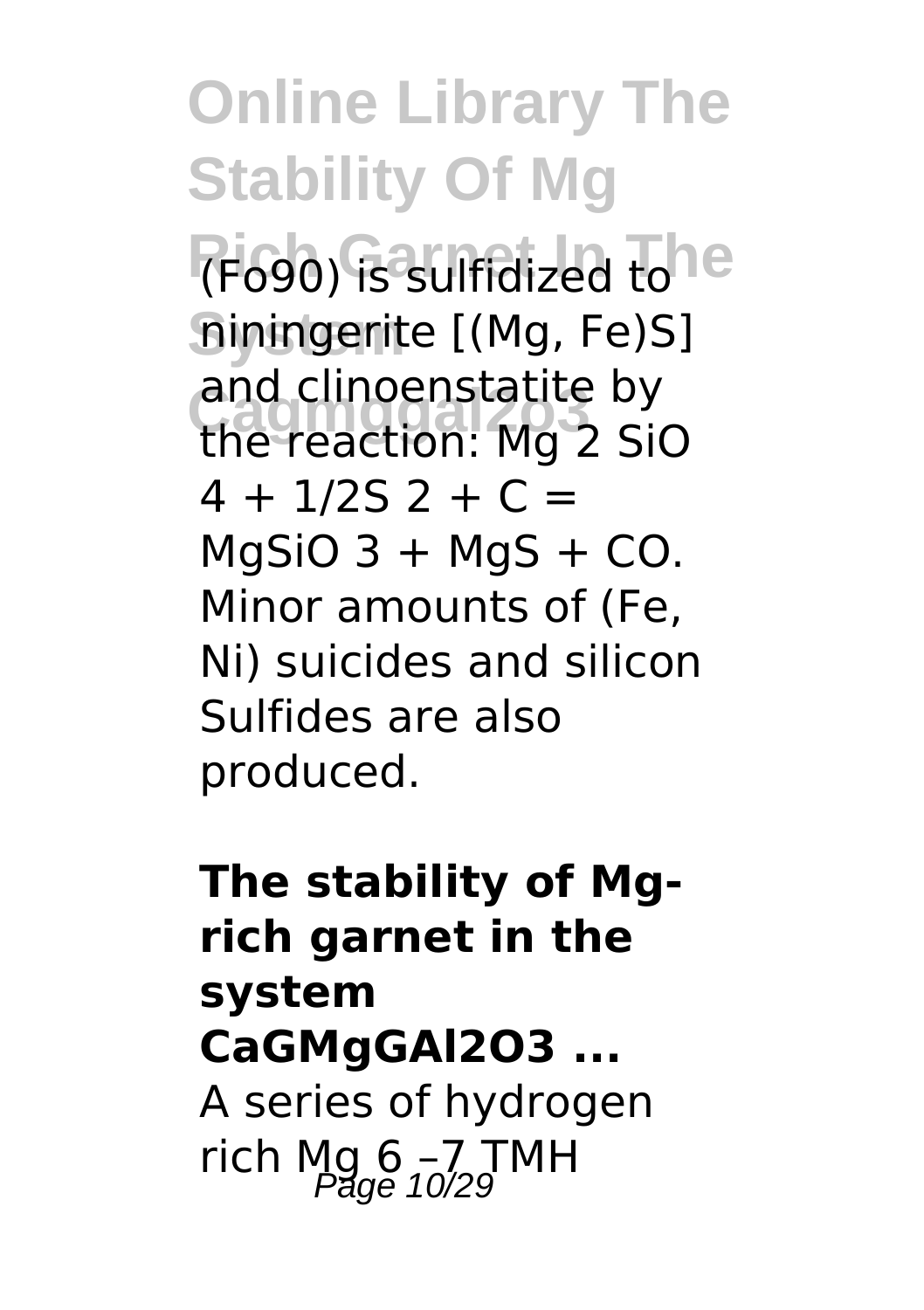**Online Library The Stability Of Mg R4-16 (TM = Ti, Zr, Hf, e System** V, Nb and Ta) hydrides nave been synthes<br>at 600 °C in a high have been synthesized pressure anvil cell above 4 GPa. All have structures based on a fluorite type metal atom subcell lattice with a  $\approx 4.8$  Å. The TM atom arrangements are, however, more ordered and can best be described by a superstructure where the 4.8 Å FCC unit cell  $\overline{a}$ xis is  $\overline{p}_{\text{age 11/29}}$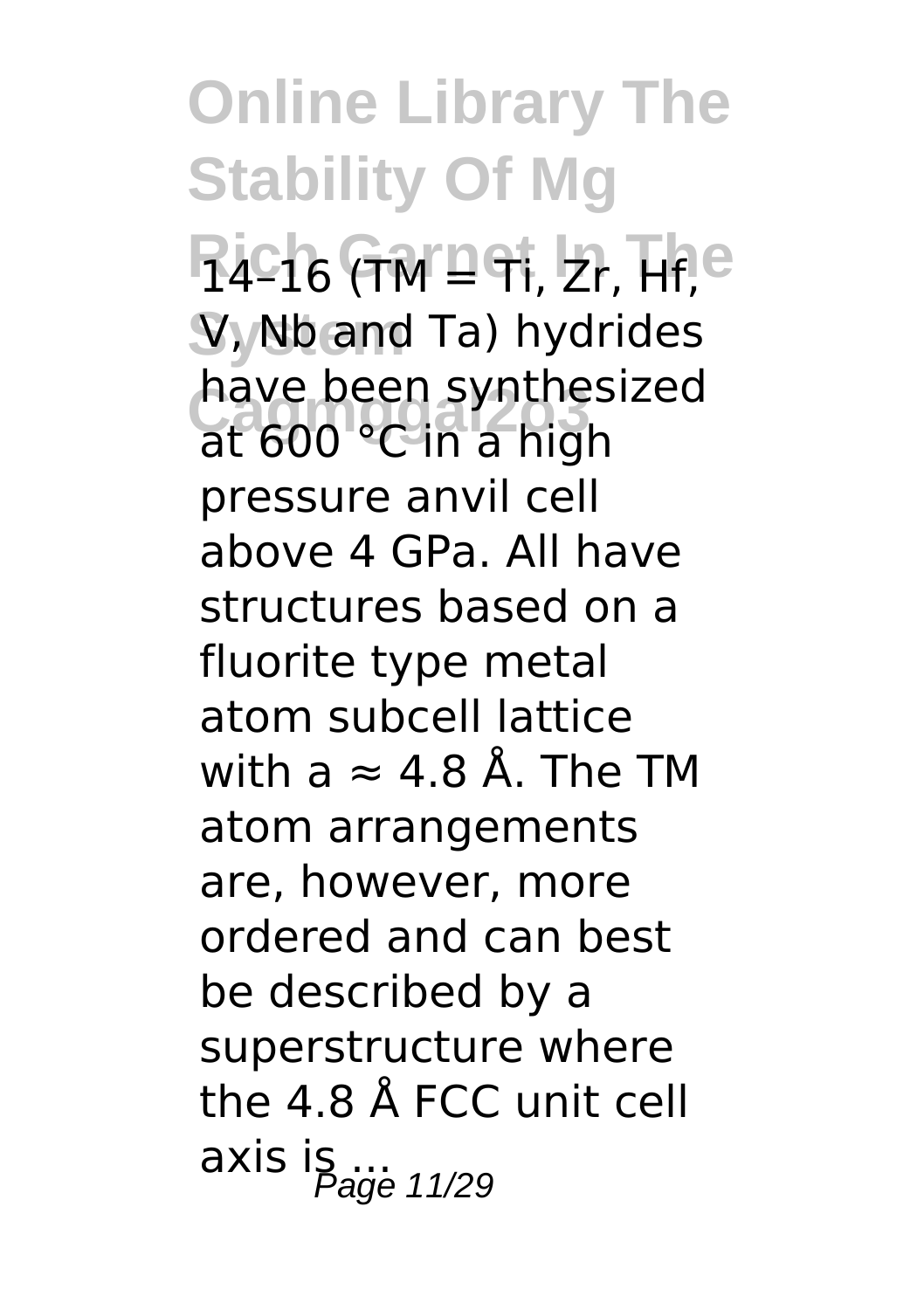## **Online Library The Stability Of Mg Rich Garnet In The**

### **System First principles analysis of<br>
<u>precipitation</u> precipitation in Mg-Zn alloys**

Mg-rich olivine has also been discovered in meteorites, on the Moon and Mars, falling into infant stars, as well as on asteroid 25143 Itokawa. Such meteorites include chondrites, collections of debris from the early Solar System; and pallasites, mixes of iron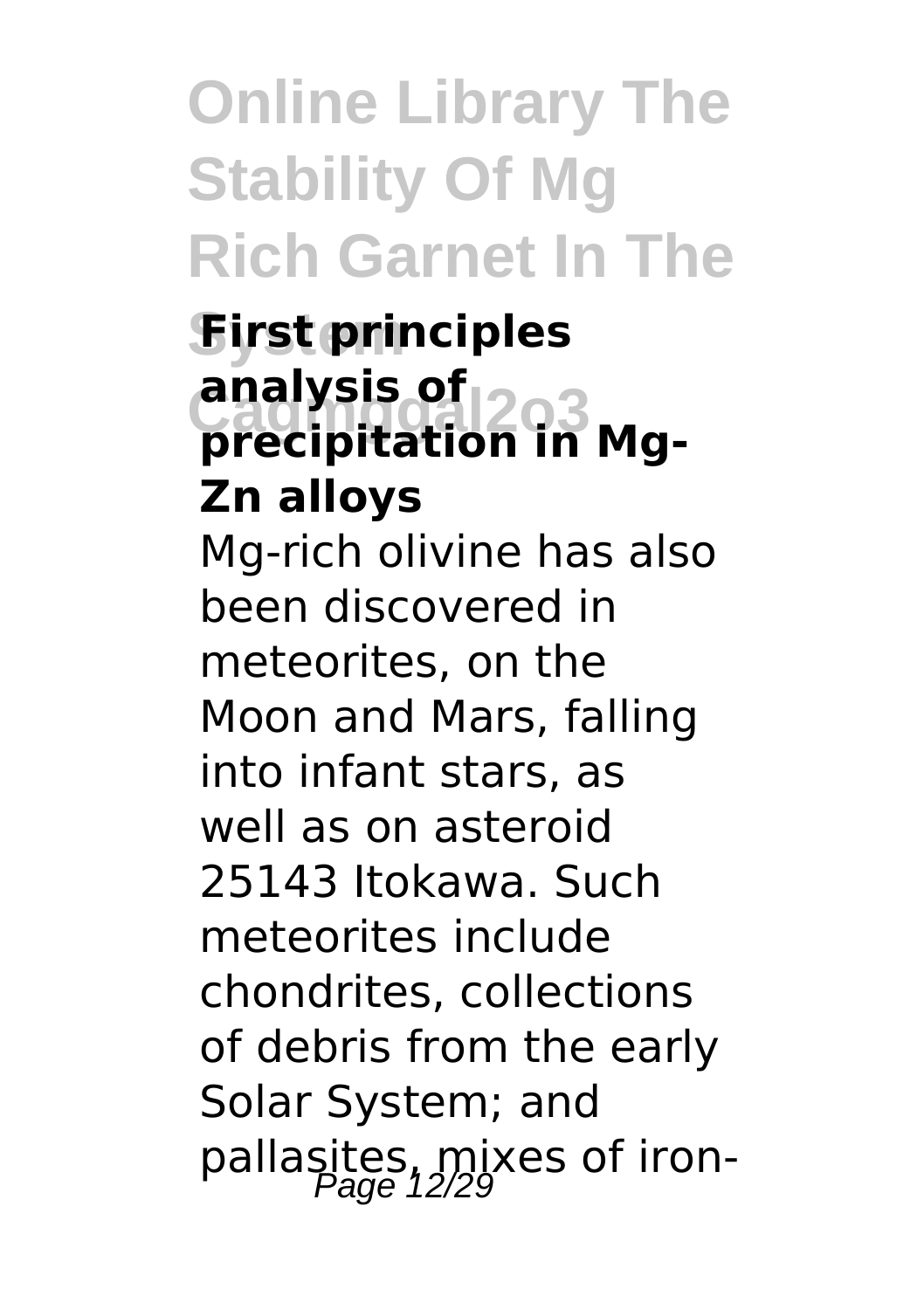**Online Library The Stability Of Mg Rickel and olivine.. The System** spectral signature of **Cagmggal2o3** in the dust disks olivine has been seen around young stars.

#### **Stability of SiC in Al-Rich Corner of Liquid Al-Si-Mg ...**

ascertain the phase stability and the precipitation sequence in metallic alloys [29-34]. In the particular case of Mg alloys, Wang et al. [31] determined the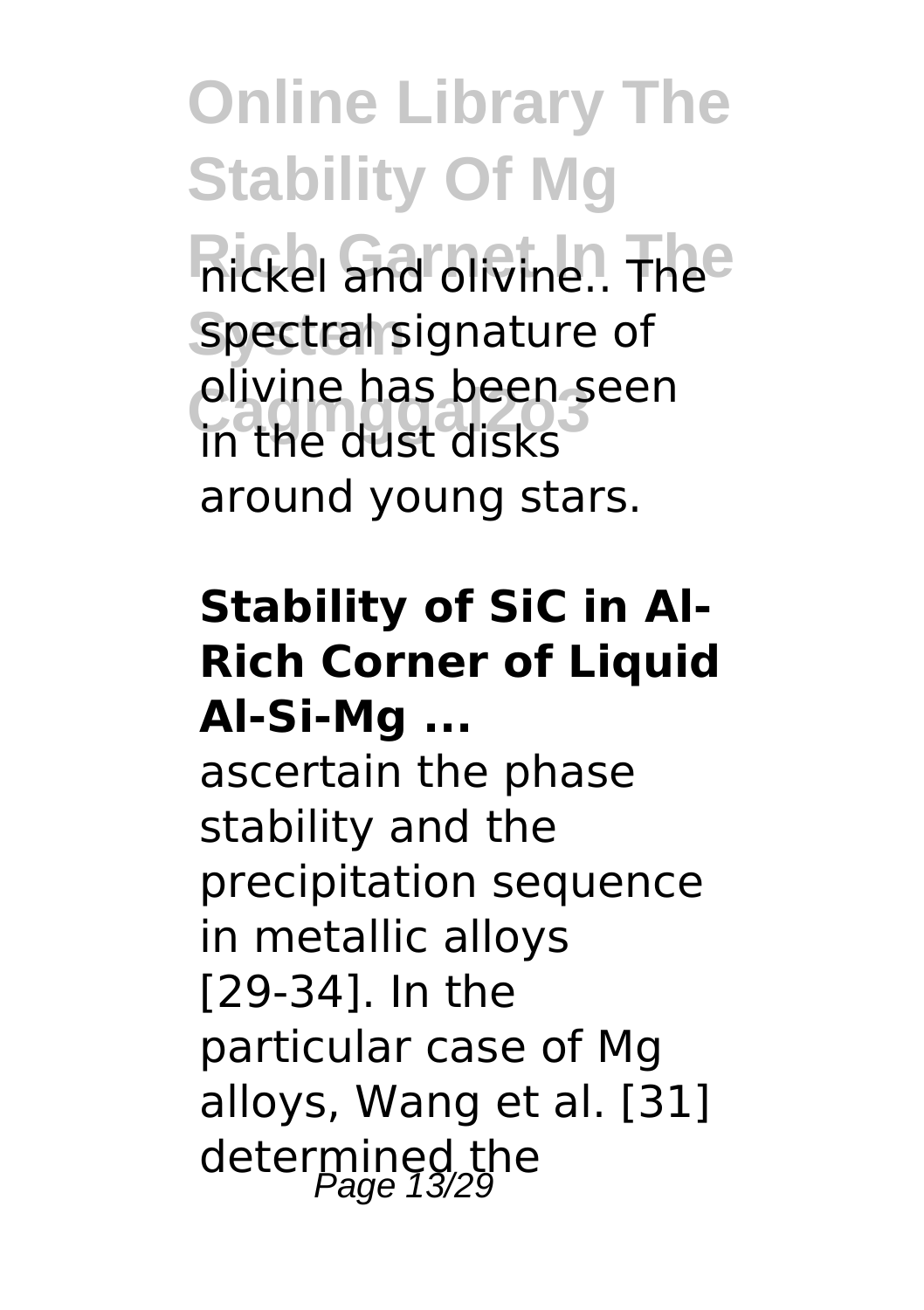**Online Library The Stability Of Mg formation energy of he System** the known stables phases in the Mg-2<br>system by density phases in the Mg-Zn functional theory (DFT) and concluded that Mg 21Zn 25 was the equilibrium ! phase.

**Improved Electrochemical Performance of Nirich Cathode ...** Abstract. We have determined the stability of the dense hydrous magnesium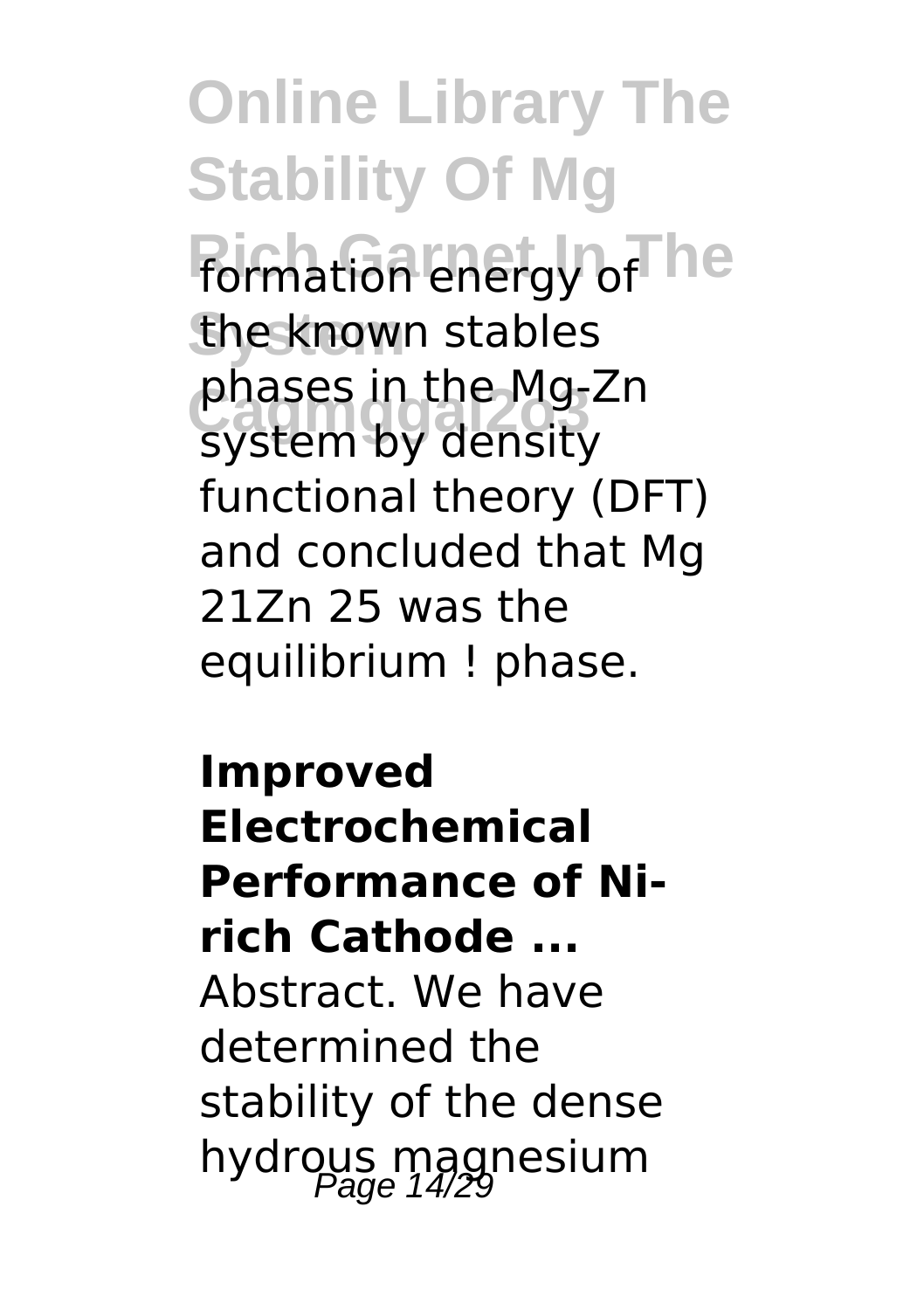**Online Library The Stability Of Mg Rilicate phase D in a**The **System** Mg2SiO4 + 20.5 wt % **Cagmggal2o3** between 16 and 25 H20 composition GPa at 900 ø- 1400øC. Phase D coexists with superhydrous phase B and a Mg-rich liquid to temperatures of 1000øC at 17 GPa and 1400øC at 26 GPa.

#### **Anthocyanin - Wikipedia**

In this work, the combined effect of Mg and La co-doping on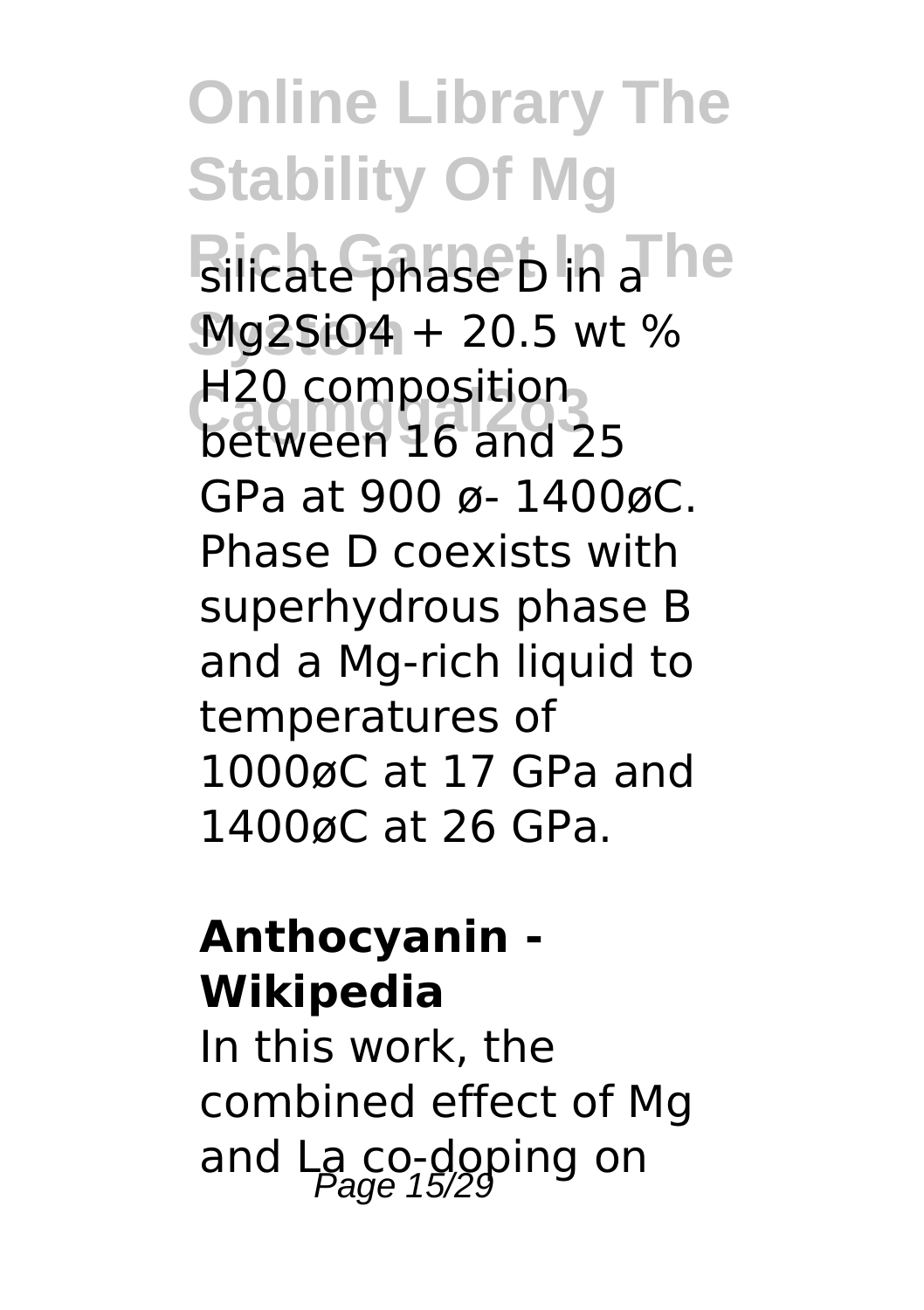**Online Library The Stability Of Mg** the electrochemical<sup>The</sup> performance of lithiumrich oxide layer<br>material has been material has been investigated. Owning to the Mg and La codoping that are doped in Li-sites and Mn-sites in transition metal (TM) layer, Li(Li 0.18 Mn 0.52 Co 0.13 Ni 0.13 La 0.02 Mg 0.02 )O 2 exhibits excellent structure stability and electrochemical performance.

Page 16/29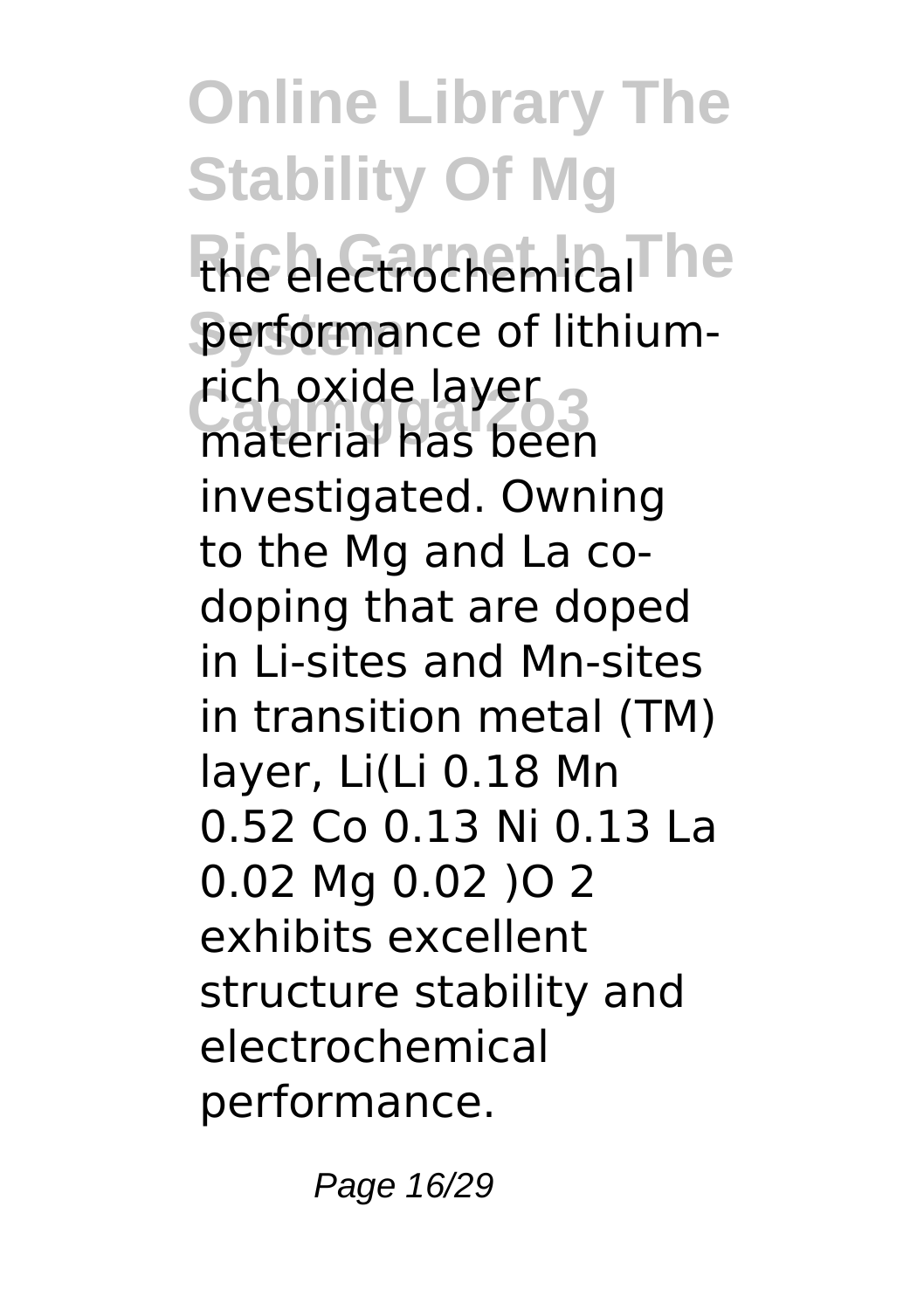**Online Library The Stability Of Mg Rich Garnet In The (PDF) Experimental Investigation of the Upper Thermal ...**<br>Experimental Experimental Investigation of the Upper Thermal Stability of Mg-rich Actinolite; Implications for Kiruna-Type Iron Deposits

**Experimental Investigation of the Upper Thermal Stability ...**

The thermodynamic analysis of the SiC/Al-Si-Mg system has been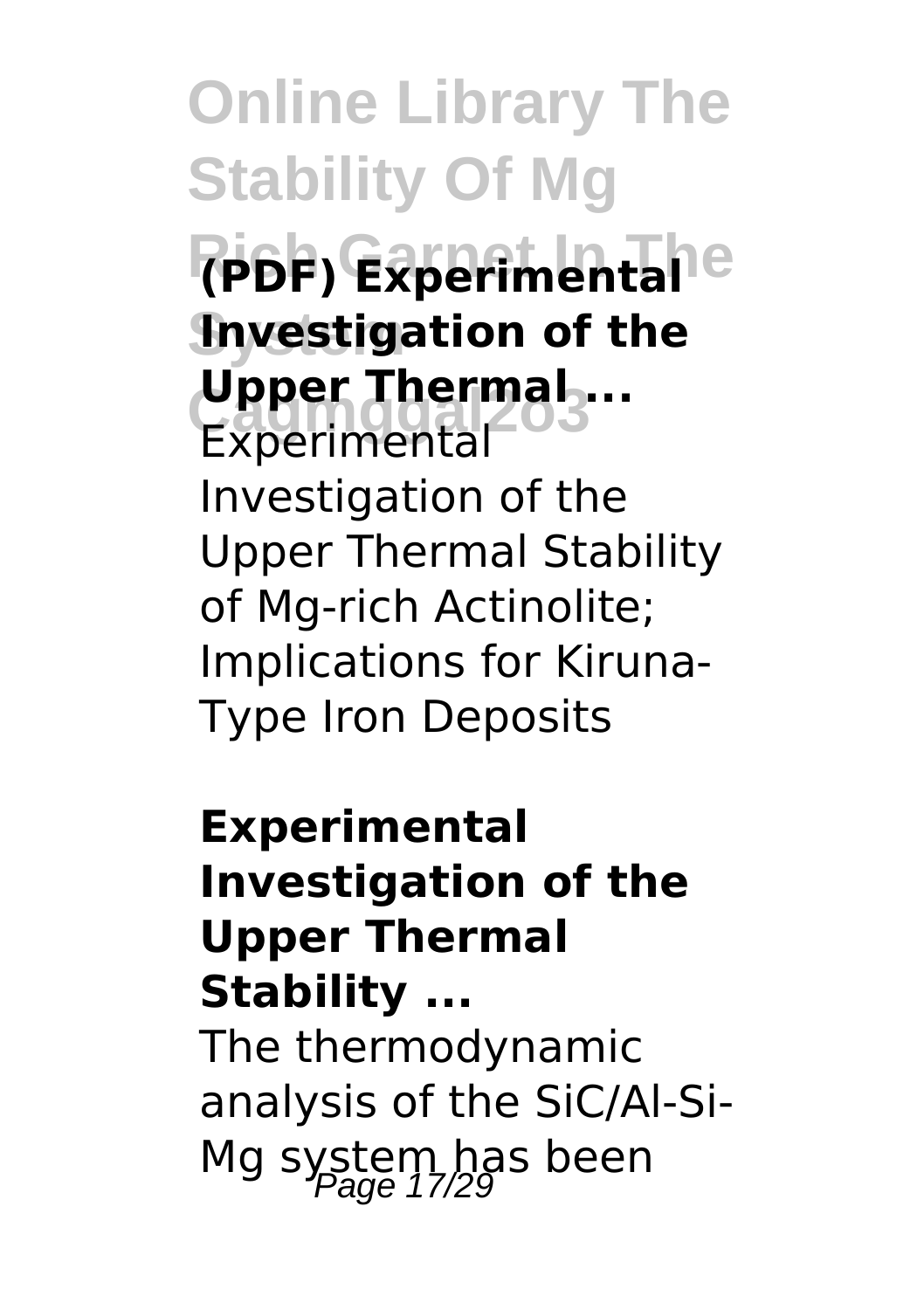**Online Library The Stability Of Mg Performed in order to e System** find the conditions to produce Sic/Al-Si-Mg<br>composite materials produce SiC/Al-Si-Mg with the stable SiC/alloy interface (for both a-SiC and b-SiC) and with the solidification of primary a-Al solid solution. The conditions to avoid the formation of Al4C3 are expressed as function of temperature, and the silicon and magnesium ...

Page 18/29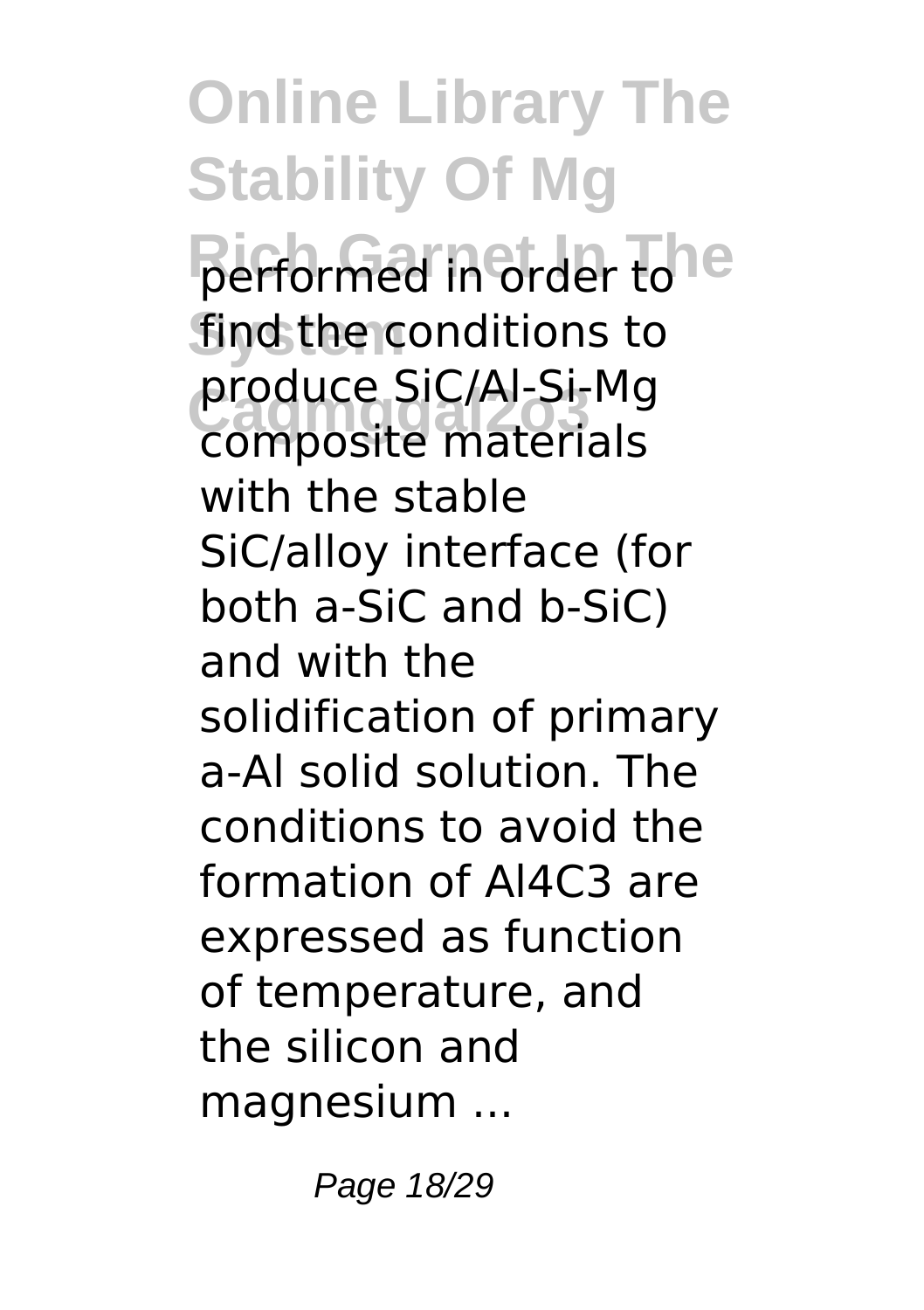**Online Library The Stability Of Mg Experimental** In The **Investigation of the Upper Thermal Stability ...** Stability Anthocyanins are thought to be subject to physiochemical degradation in vivo and in vitro . Structure, pH, temperature, light, oxygen, metal ions, intramolecular association, and intermolecular association with other compounds<br>Page 19/29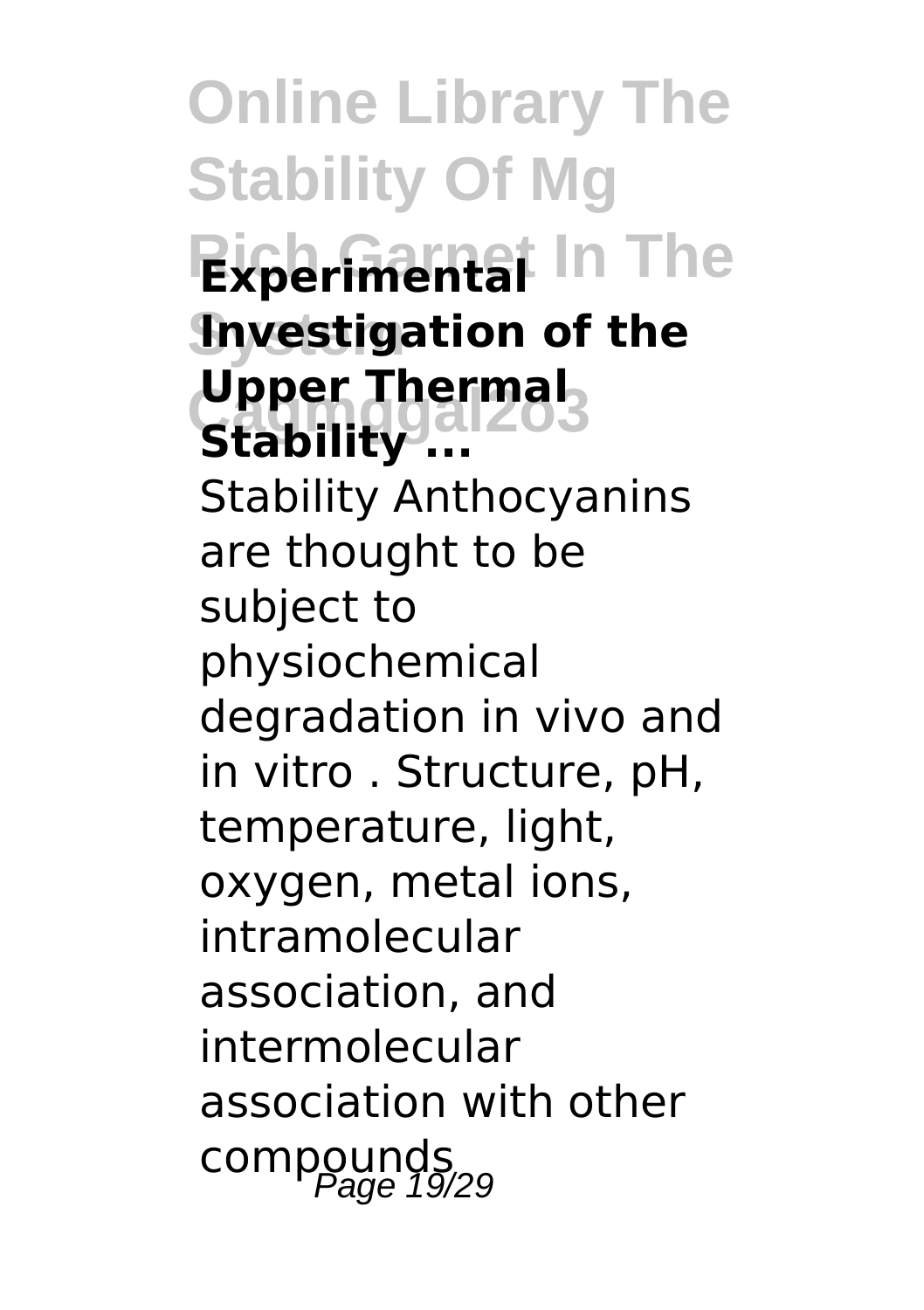**Online Library The Stability Of Mg** (copigments, sugars, he proteins, degradation **Cagmggal2o3** generally are known to products, etc.) affect the color and stability of anthocyanins. [53]

## **Sulfidation of Mgrich olivine and the stability of ...** CiteSeerX - Document Details (Isaac Councill, Lee Giles, Pradeep Teregowda): The occurrence of actinolite in magnetite deposits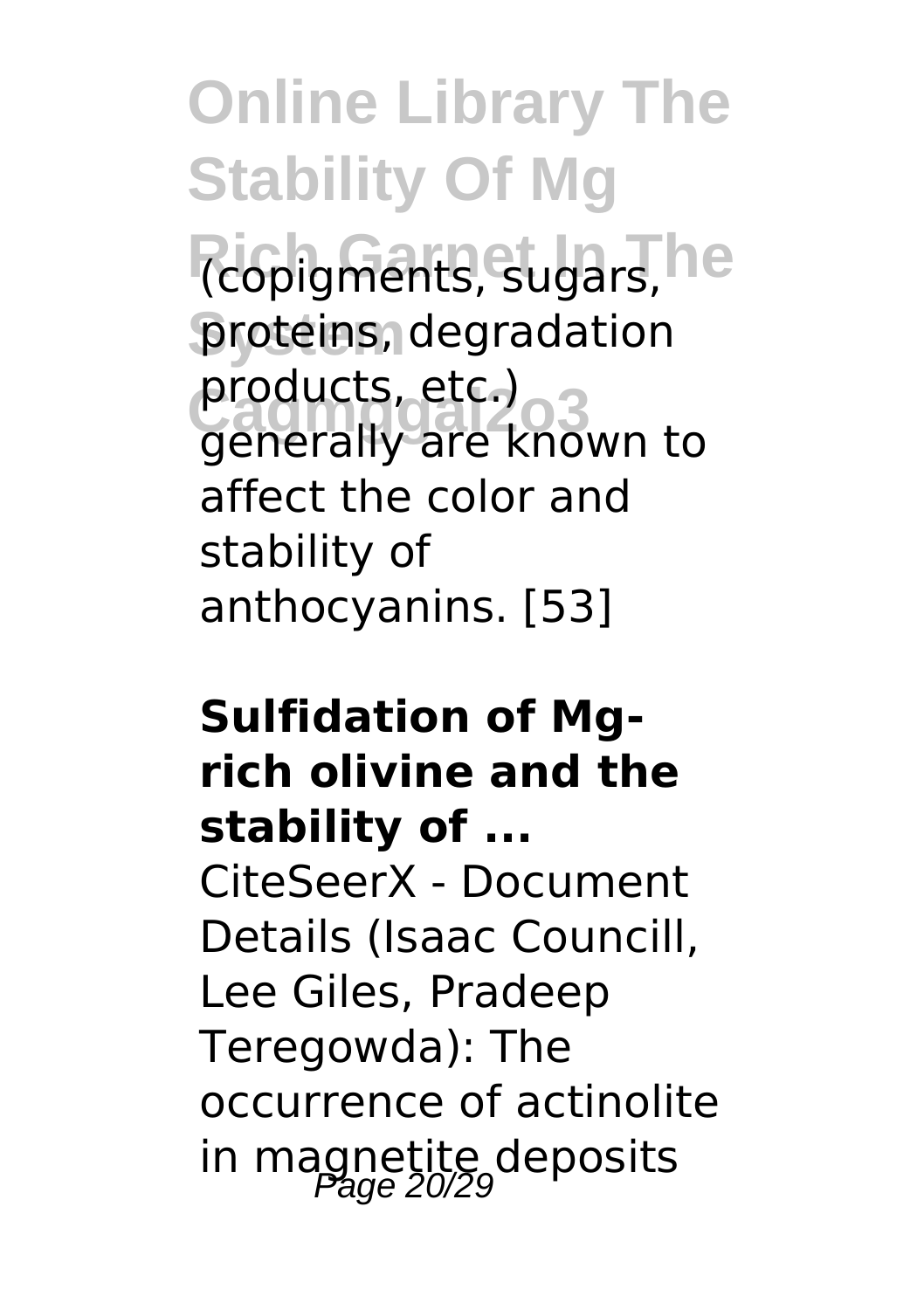**Online Library The Stability Of Mg** *Rich Grid Garantie* **System** origin has prompted an experimental<sub>2</sub><br>investigation of the experimental upper thermal stability of Mg-rich actinolite to determine how the stability of actinolite changes with increasing Fe content. Experiments were carried out primarily on the compositional re ...

**Stability of magnesiowüstite in Earth's lower mantle**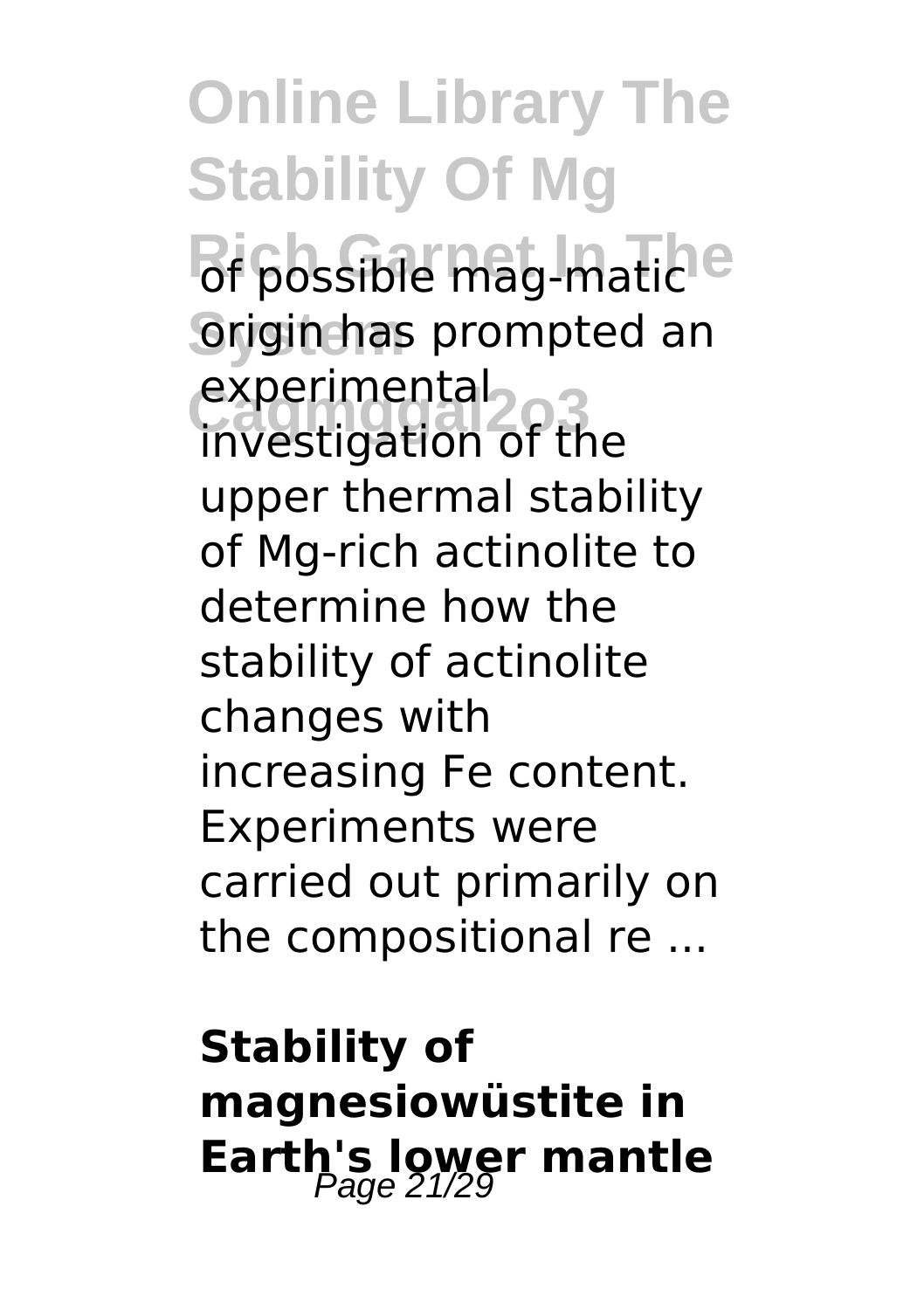**Online Library The Stability Of Mg Rich Garnet In The** Stability Of Mg Rich **Cagmggal2o3** Cagmggal2o3might not Garnet In The System require more era to spend to go to the books start as well as search for them. In some cases, you likewise pull off not discover the declaration the stability of mg rich garnet in the system cagmggal2o3 that you are looking for. It will very squander the time.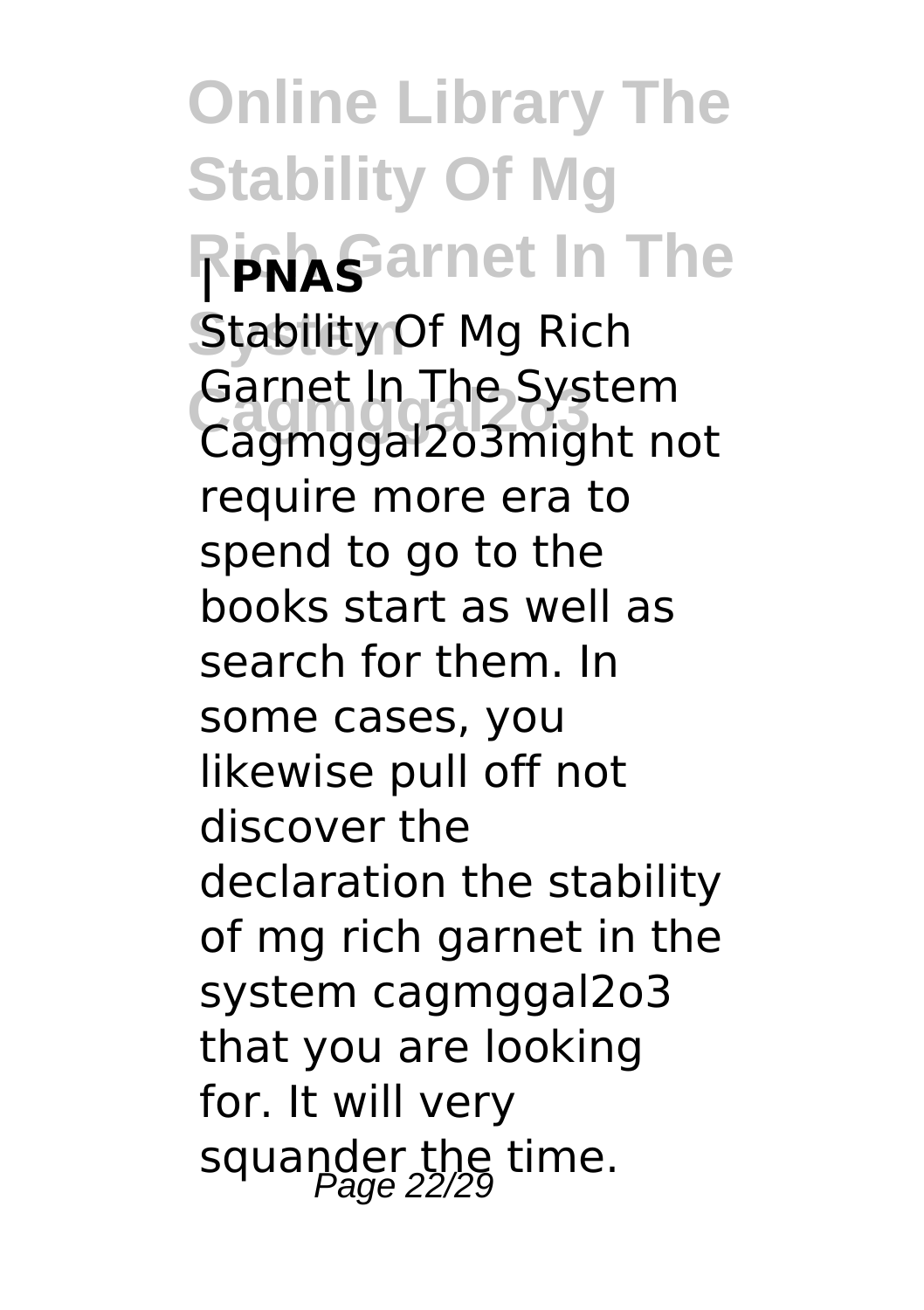## **Online Library The Stability Of Mg Rich Garnet In The**

**System Olivine - Wikipedia Cagmggal2o3** samples with different A batch of Ni-rich oxide compositions (LiNi 0.9 Co 0.1 O 2, LiNi 0.89 Co 0.09 Mg 0.02 O 2, and LiNi 0.9 Co 0.05 Mg 0.05 O 2) were also prepared via similar procedures to investigate the effect of Mg content on the electrode performance (ESI Fig. S10†).Structural refinement of the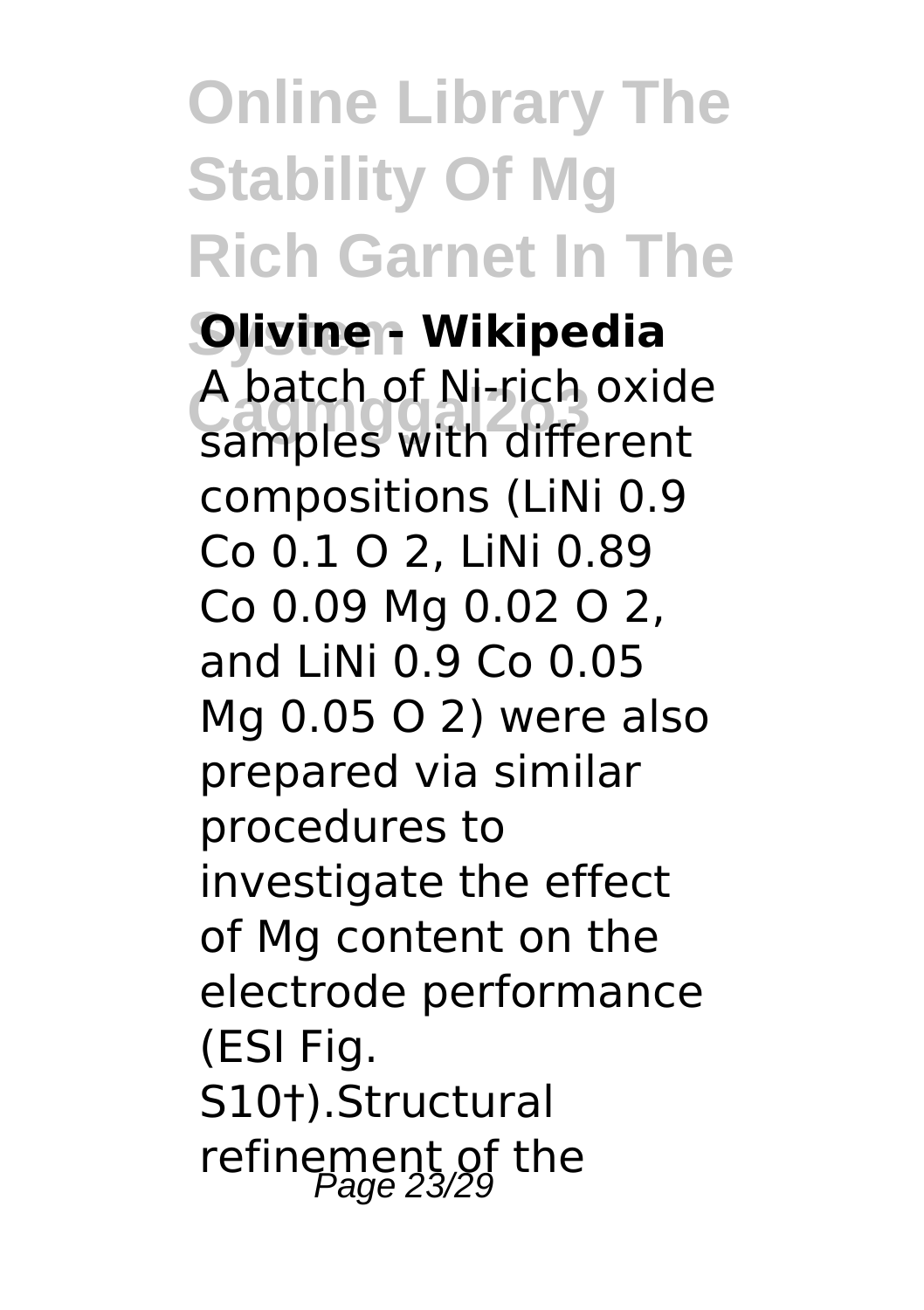**Online Library The Stability Of Mg Rich Gamples** The suggests that the opumum mg proportio<br>is around 2-3%, which optimum Mg proportion gives ...

## **Thermal stability of magnesium-rich primers based on ...** The stability of Mg-rich garnet in the system CaGMgGAl2O3-SiO2 at 1000-1300oC and high pressure' American Mineralogist, Volume 68, pages 355-364, 1983 Dnxrnn PBmrNs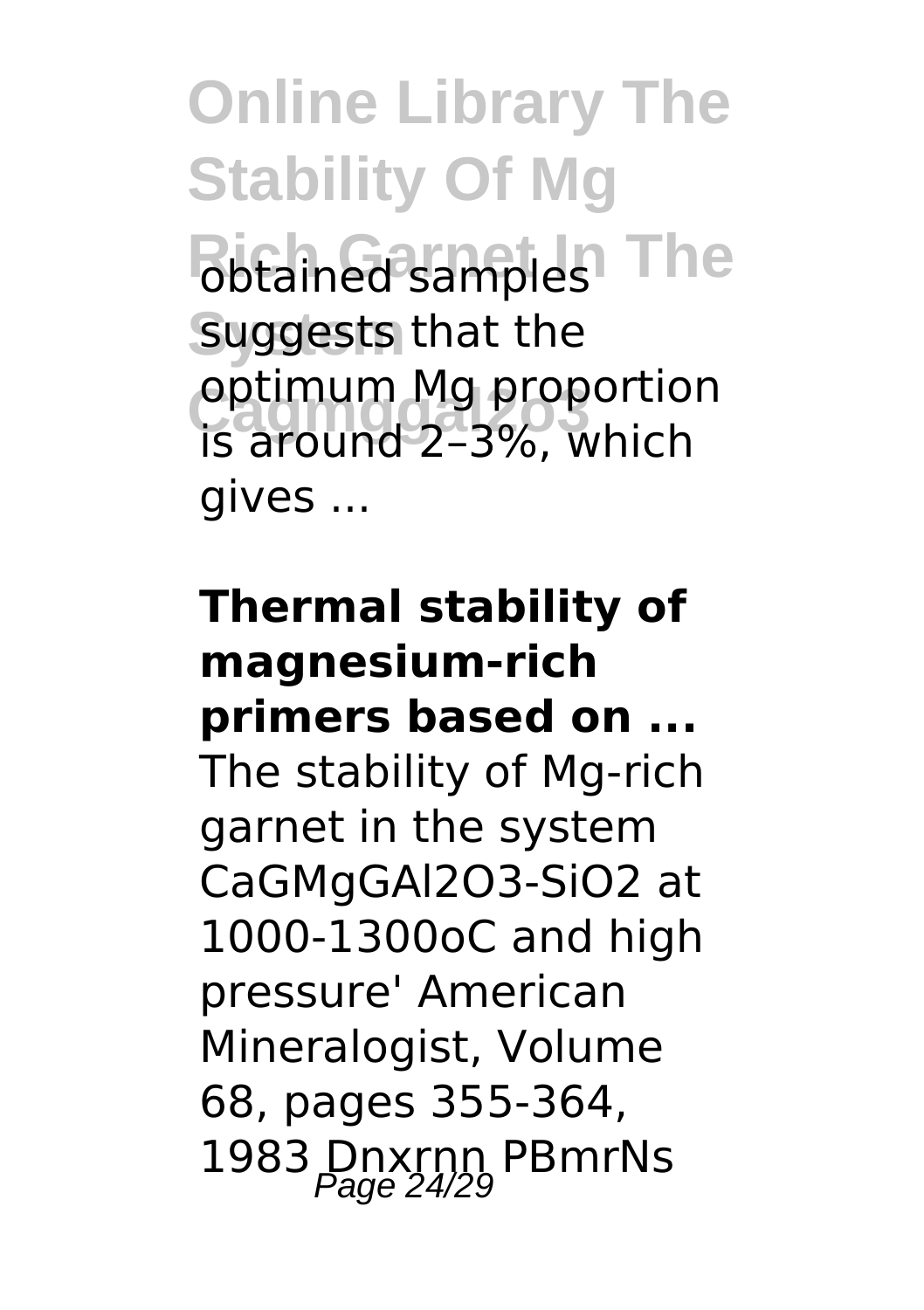**Online Library The Stability Of Mg Ri2 Department of The Geophysical Sciences Cagmggal2o3** Chicago Chicago, The University of Illinois 60637 Abstract Reactions limiting the stability of garnet + quartz in the CaO-MgO-AlzOrSiO2 (CMAS)

## **The Stability Of Mg Rich Garnet In The System Cagmggal2o3** Ianeous origin of Mg-

rich actinolite. The results from this study<br>Page 25/29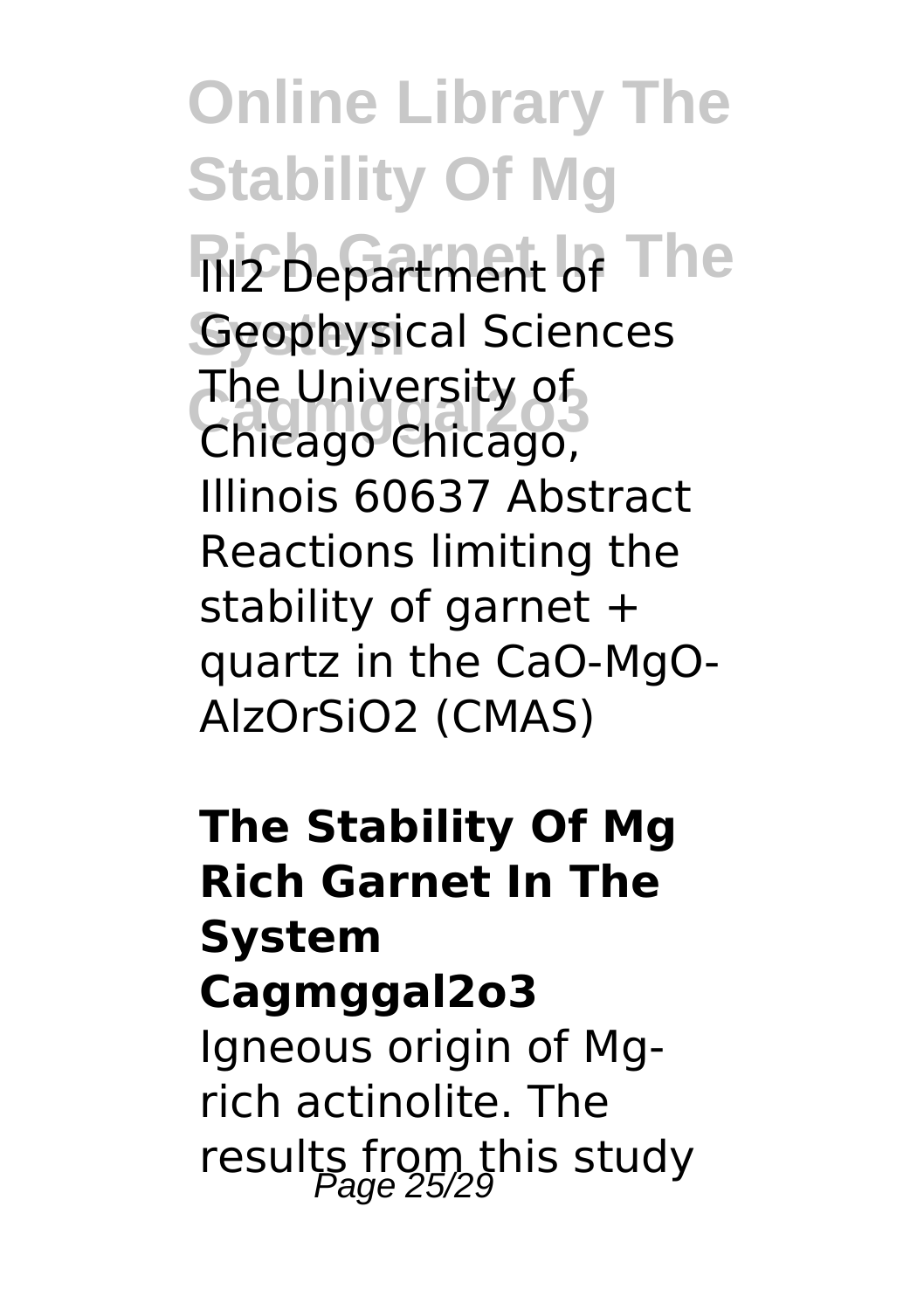**Online Library The Stability Of Mg** *<u>Indicate</u>* that the upper<sup>e</sup> **System** thermal stability of **Cagmggal2o3** a.p.f.u. and Feactinolite with  $Ca > 1.7$ numbers of 0–0·4 varies essentially linearly over the range of conditions investigated.

## **The Stability Of Mg Rich**

The thermal stability behavior exhibited by the coatings is an important finding from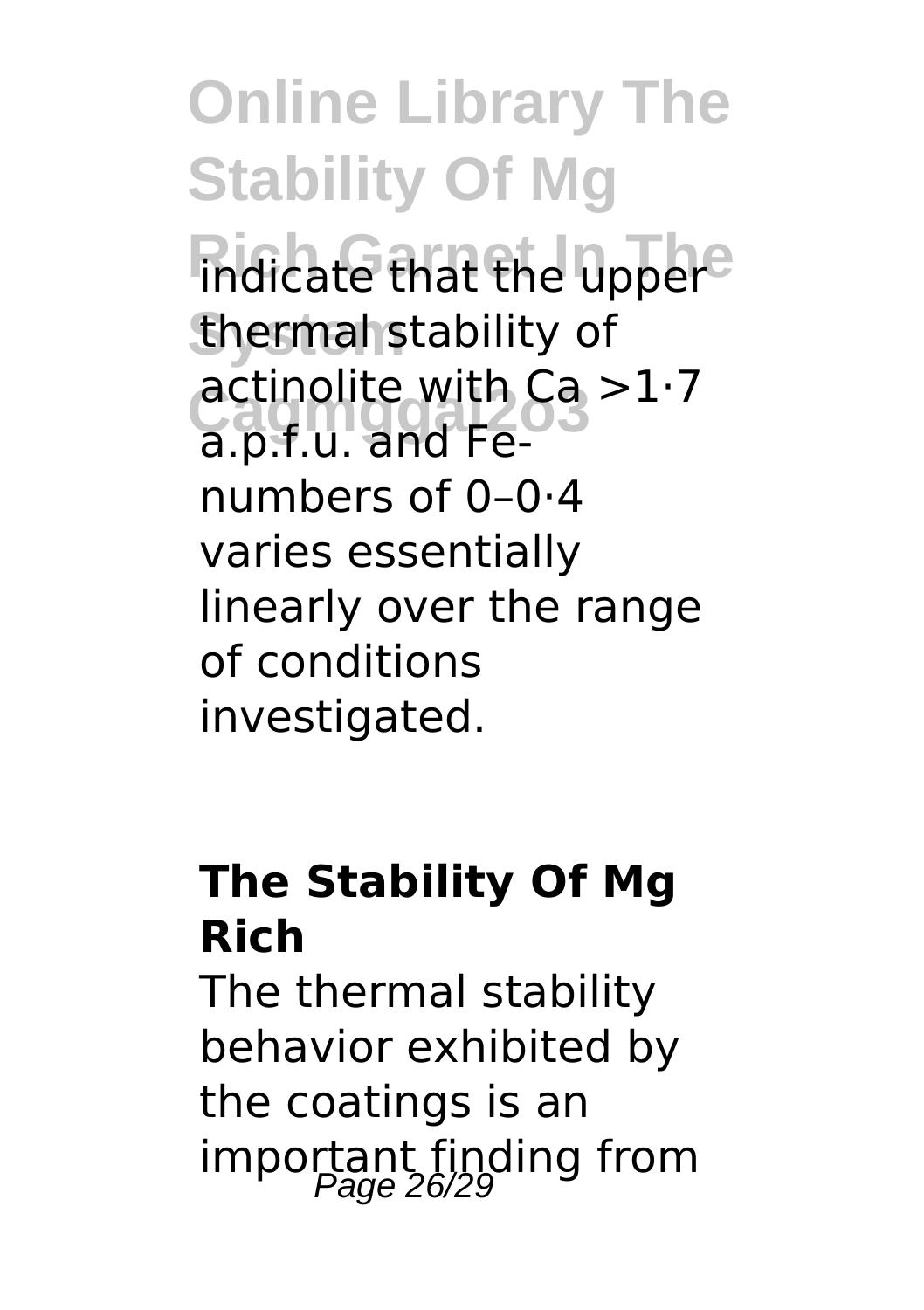**Online Library The Stability Of Mg** the perspective of The **System** overall coating **Cagmggal2o3** primers have been properties. Mg-rich shown to exhibit outstanding corrosion protection properties. The thermal stability attribute of the coating system can further increase the range of applications for the system.

**Stabilizing nickelrich layered oxide** cathodes by ...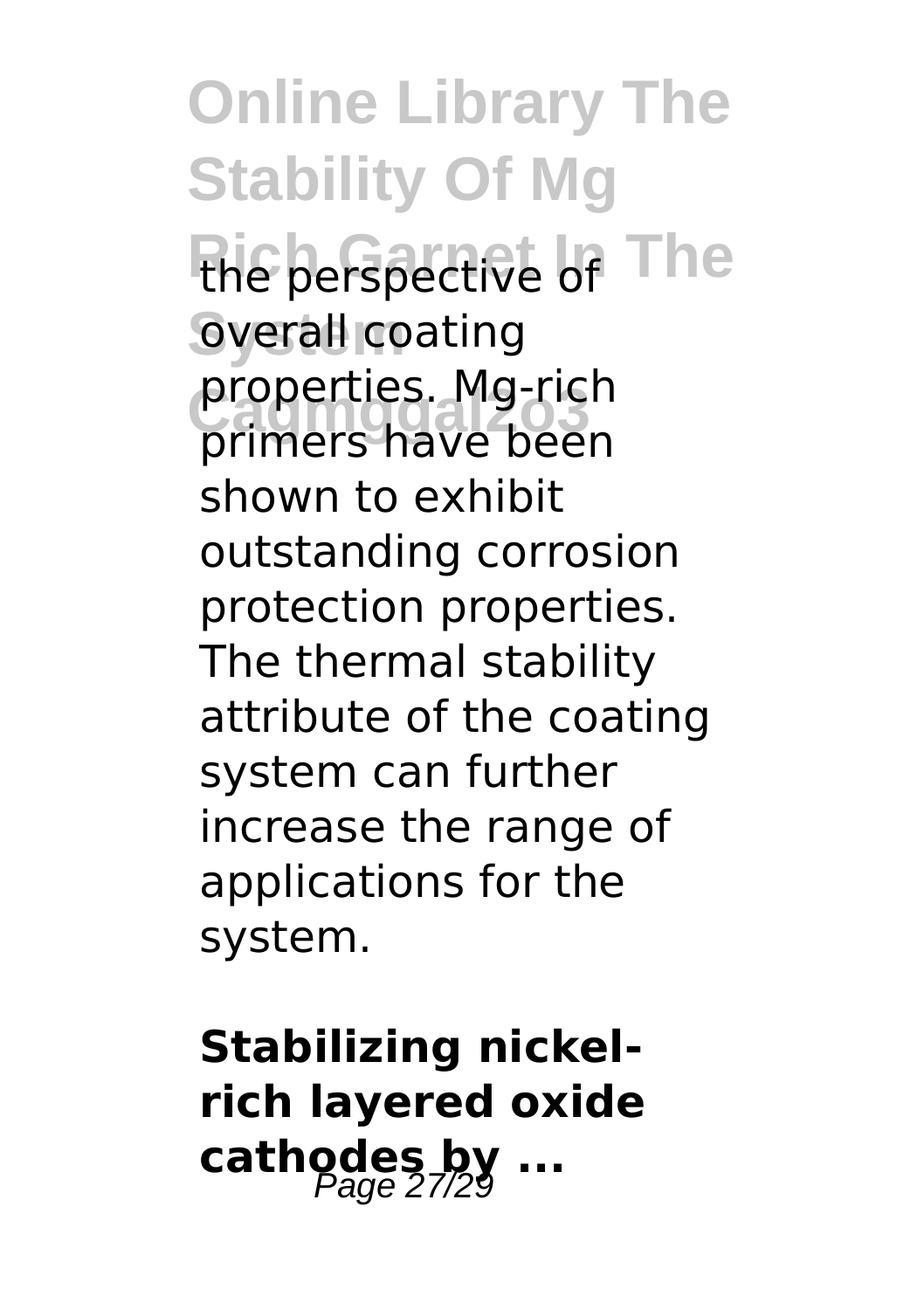**Online Library The Stability Of Mg** *Riftial efficiency, rate he* **System** capability, cycle-life, **Cagmggal2o3** air-exposed stability thermal stability, and that were superior to those of Al and Mg codoped LiNi 0.78 Co 0.19 Mg 0.01 Al 0.02 O 2 (LNCMgAlO), LiNi 0.80 Co 0.19 Mg 0.01 O 2 (LNCMgO), and LiNi 0.81 Co 0.19 O 2 (LNCO). The Mg substitution and Al-rich